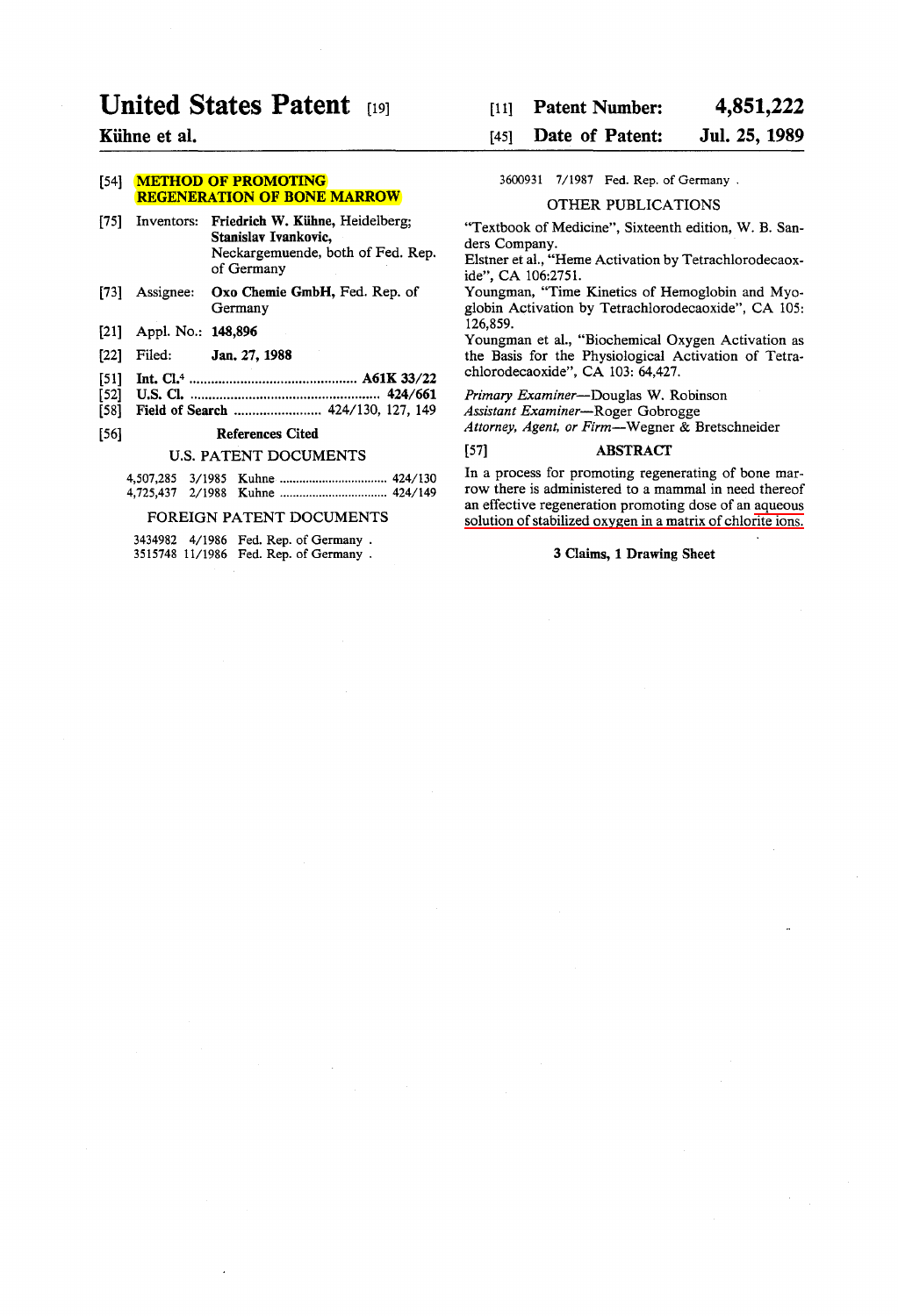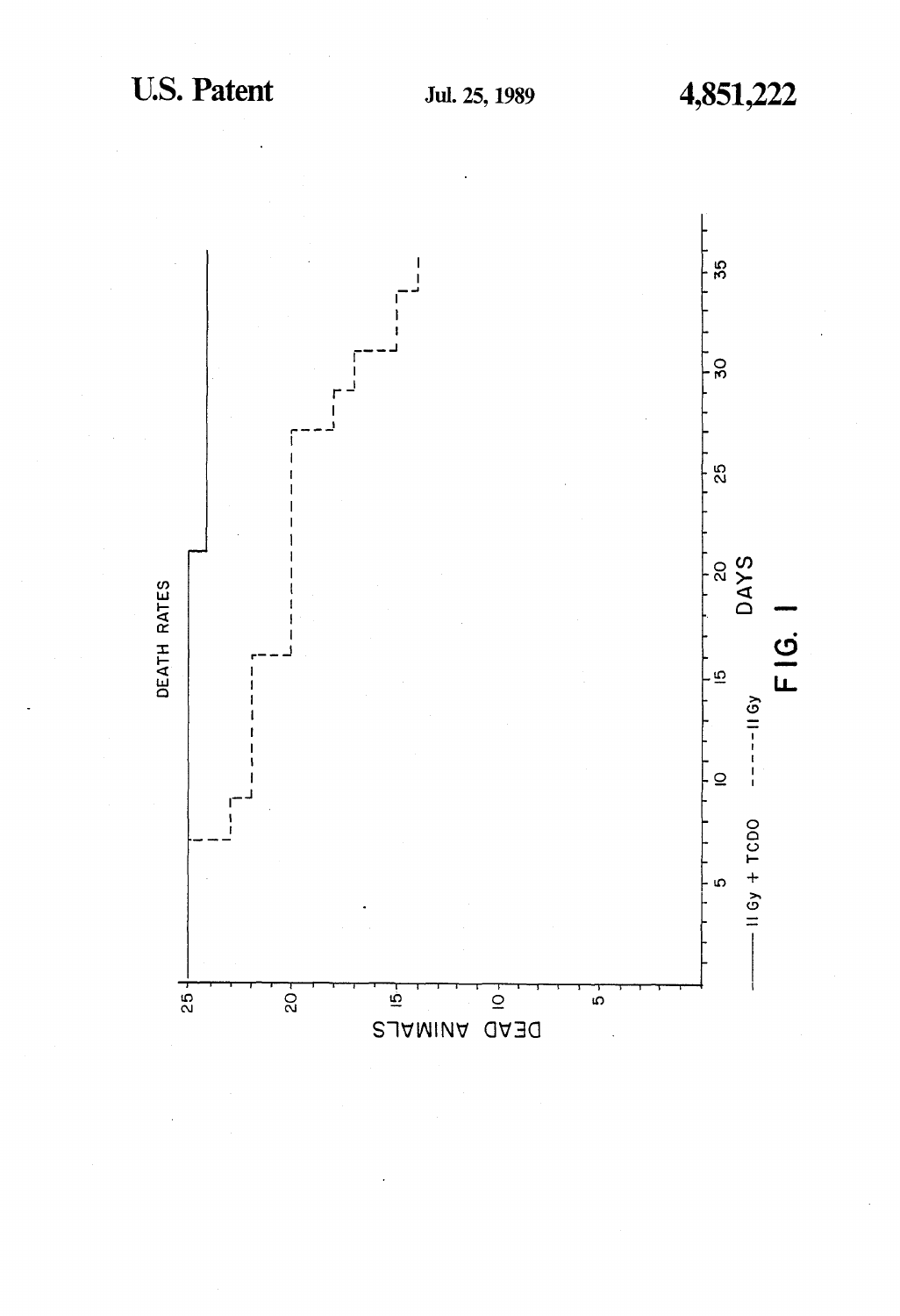## METHOD OF PROMOTING REGENERATION OF **BONE MARROW**

The present invention relates to a method of promot- 5 ing regeneration of damaged bone marrow. This objective is achieved by use of a composition consisting of a stabilized form of activated oxygen enclosed in a matrix of chlorite ions in an aqueous solution suitable for intravenous or intraperitoneal administration.

Such chlorite matrices with activate oxygen are disclosed in U.S. Pat. No. 4,507,285 as products of the formula

 $ClO<sub>2</sub>$  x  $nO<sub>2</sub>$ 

wherein  $n$  signifies the value of 0.1-0.25. In a preferred embodiment, n is about 0.21. Such chlorite matrix can be stabilized by oxygen or another element of Group Vla and b.

A preferred embodiment of the treatment of this 20 invention employs administration of a mammal in need of bone marrow regeneration of an aqueous solution of a product which has become known as "tetrachlorodecaoxygen anion complex", commonly abbreviated as "TCDO", which is the product of Example 1 of  $25$ U.S. Pat. No. 4,507,285. The product is a water clear liquid, miscible with alcohols, having a melting point of  $-3^{\circ}$  C. The Raman spectrum shows bands of 403, 802 (chlorite) and 1562 cm<sup> $-1$ </sup> (activated oxygen).

It is an object of this invention to achieve bone mar- 30 row regeneration in mammals in which bone marrow damage has been produced by high levels of radiation, or by such other causes as mitogenic poisons or chemotherapy.

In the evaluation of the effect of TCDO in high dos- 35 age irradiation, it has been found that treatment with the matrix solution startíng prior to commencement of radiation treatment or during the frrst three days of radiation sensitizes the animals to the effects of radiation, as  $_{40}$ evidenced by a higher mortality rate than that observed with saline treated controls. Unexpectedly, however, when TCDO treatment was delayed beyond the third day of exposure to radiation and continued thereafter, the effect was reversed and mortality decreased. A  $_{45}$ treatment regimen was developed accordingly based on the effect on bone marrow regeneration. In cases of severe bone marrow damage, a typical dosage regimen is currently suggested in higher mammals, especially in humans, starting on the fourth day after the onset of 50 exposure to bone marrow damaging treatment such as radiation or chemical treatment.

The initial dosage typically uses 1 ml of a solution containing about 15.5 micromoles TCDO/Kg body weight per day for 2 days, followed by 7.75 mi- 55 cromoles/Kg for each of 4 days. In the case of prolonged radiotherapy or chemotherapy, treatment with 1-5 micromoles/Kg, typically about 3 micromoles daily may be used for periods of 3 months, depending on indications of bone marrow repair from the results of  $60$ the blood examinations.

#### EXAMPLES

The following experiments were conducted in BD IX rats. 65

The mean lethal dose  $(LD_{50})$  of TCDO in these animals was determined as 175.2 micromol/Kg intravenously. When daily intraperitoneal doses of up to 31

micromol/Kg were administered, no toxic effects were observed in the rats over a 2 year observation period.

TCDO, supplied by OXO Chemie, Heidelberg, FRG, was used in ready-to-use-solution containing 15.5 micromol/l in an isotonic, aqueous solution.

#### Animals:

In this rat strain, 15 Gray (Gy) was a 100% lethal dose of radiation. Radiation doses close to the LD<sub>50</sub>  $10$  (11-11.5 Gy) were used in the following tests for evaluation of repeated injections of TCDO.

9-10 week old male BD IX rats<sup>1</sup> of 180 $\pm$  10 g body weight were kept at standard condition at  $23 \pm 1$ ° room temperature and 65% humidity, supplied with water <sup>15</sup> and standard diet ad libitum. They were used at the age

of 11-12 weeks and a weight of 320±20g.<br><sup>1</sup> Rats obtained from the Zentralinstitut für Versuchstierzucht, Hanover.

#### Radiation:

Radiation was carried out with Siemens Gammatron S 80 (X-rays, Co-60) at a dose rate off 0.31 Gray (Gy)/min and a duration of radiation of 35.5 minutes; the animals underwent a single total-body irradiation with a total does of 11 Gy (1100 rd).

#### Test plan:

50 rats irradiated with 11 Gy and 50 non-irradiated animals were randomized into two groups each of 25 animals. One irradiated group and one non-irradiated group were treated with TCDO according to the following schedule: from day 4 after irradiation (or in the case of the non-irradiated animals, once the test had started), 15.5 micromol TCDO/ kg body weight (1 mI solution/kg) was administered intravenously once daily up to and including day 6. From day 7 to day 11 inclusive, the rats received half the dose (7.75 micromol  $TCDO/kg$  body weight)  $(0.5 \text{ ml/kg})$  once a day intravenously.

Another irradiated group only received physiological saline solution intravenously, in the same volume as the TCDO treated group and according to the same schedule (day 4-6: 1 ml/kg body weight per diem and day 7-11: 0.5 ml/kg body weight per diem).

Another group of non-irradiated animals remained untreated and served as control. Thus, there were four groups of animals:

- Group I:
	- 25 irradiated (11 Gy) BD IX rats: from day 4 after irradiation, treatment with TCDO was administered according to the schedule aboye.

Group II:

25 irradiated (11 Gy) animals: from day 4, intravenous administration of physiological saline solution (see aboye).

Group IU:

25 non-irradiated and untreated BD IX rats used as control.

Group IV:

25 non-irradiated animals, which received TCDO intravenously according to the schedule as in Group I aboye.

#### Examinations:

For 40 days, including 4 weeks after treatment with TCDO was completed, the animals were controlled dai1y, moribund animals were recorded and post-mortem examinations were carried out immediately. Body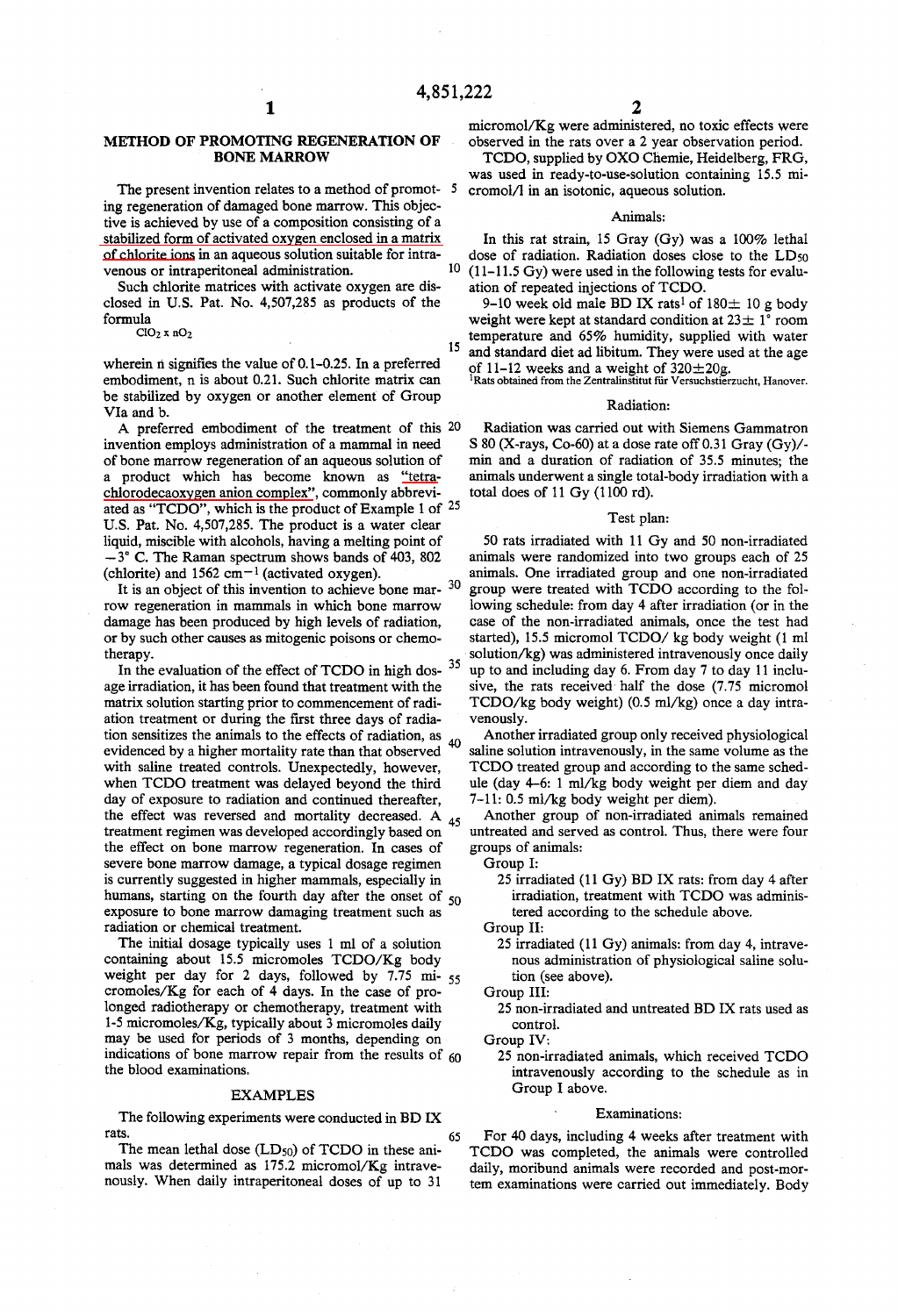weight was recorded daily during treatment and then every 3-4 days.

Analyses of the peripheral blood (erythrocyte and leucocyte counts, determination of hemoglobin values by means of a Coulter counter, and reticulocyte counts after brilliant cresyl blue staining) were made on day O (prior to irradiation), 3, 12 and 36. On day 12, an aspiration biopsy of the femur bone marrow was carried out under ether anesthesia on 6 animals in each group. The

 $3 \hspace{2.5cm} 4$ observation period, however reticulocyte counts of ca. 3.1 (day 12) and 4.4 (day 36 per  $10<sup>3</sup>$  erythrocytes in the group treated on1y with physiological saline, pointed to severely disturbed erythropoiesis, whlle values of ca. 5 9.8 per 103 Er (day 12) and 11.2 per 103 Er (day 26) in the TCDO-treated animals already gave evidence of erythrocyte formation returning to normal. The TCDO-group also came off better in the hemoglobin contento

| u<br>.n. |  |
|----------|--|
|----------|--|

|        |                                                   | Hematological Parameters in the Peripheral Blood |                                |                      |                        |  |  |  |
|--------|---------------------------------------------------|--------------------------------------------------|--------------------------------|----------------------|------------------------|--|--|--|
|        |                                                   | <b>Experimental Groups:</b>                      |                                |                      |                        |  |  |  |
|        |                                                   |                                                  | П                              | ш                    | IV                     |  |  |  |
| t:     | Parameters:                                       | TCDO)<br>$(11 \text{ Gy})$                       | $+$ NaCl)<br>$(11 \text{ Gv})$ | (control group)      | (TCDO)                 |  |  |  |
| (days) | (units)                                           | $\bar{x}$<br><b>SD</b>                           | SD<br>ĩ                        | ĩ<br>SD              | SD                     |  |  |  |
|        | Er $(\times 10^6/\mu l)$                          | 8,4<br>0,3<br>土                                  | 8,8<br>0,3<br>土                | 8.2<br>0,4<br>士      | 0,4<br>8,6<br>土        |  |  |  |
|        | Leuco $(\times 10^3/\mu l)$                       | 17,0<br>1,7<br>士                                 | 16,7<br>1,4<br>士               | 18.2<br>2,5<br>士     | 19,2<br>$\pm$<br>- 1.8 |  |  |  |
| 0      | Hb (g/100 ml)                                     | 16.2<br>$\mathrm{+}$<br>0.9                      | 16,6<br>0,8<br>圡               | 16,6<br>0,7<br>士     | 16,3<br>0,5<br>$\pm$   |  |  |  |
|        | Reticulo $\frac{710^3 E}{r}$                      | 15,4<br>4.1<br>士                                 | 3,5<br>12,2<br>土               | 13,6<br>3,0<br>士     | 11.7<br>4,2<br>士       |  |  |  |
|        | $Er \ (\times\ 10^6/\mu l)$                       | 6.9<br>0.6<br>士                                  | 5,6<br>0,4<br>土                | 7,9<br>0,7<br>士      | 7,1<br>0,2<br>士        |  |  |  |
|        | Leuco $(\times 10^3/\mu l)$                       | 1,6<br>10.9<br>士                                 | 3,5<br>0,4<br>土                | 19,8<br>2,7<br>$+$   | 15,8<br>1,8<br>士       |  |  |  |
| 12     | $Hb$ (g/100 ml)                                   | 14.4<br>0,7<br>圡                                 | 士<br>0.3<br>7,4                | 16.9<br>0,3<br>$\pm$ | 15.6<br>0,5<br>$\pm$   |  |  |  |
|        | Reticulo $\frac{703}{E}$ r)                       | 9,8<br>0,9<br>士                                  | 3,1<br>士<br>0,4                | 14,3<br>2.0<br>士     | 64.5<br>7,0<br>士       |  |  |  |
|        | $\text{Er}$ ( $\times$ 10 <sup>6</sup> / $\mu$ l) | 7,8<br>土<br>0,4                                  | 5,9<br>0,7<br>圡                | 8.8<br>0.7<br>士      | 8.0<br>$+$<br>0,3      |  |  |  |
|        | Leuco ( $\times$ 10 <sup>3</sup> $\mu$ l)         | 13,2<br>2.0<br>$^{+}$                            | 4,9<br>1.6<br>士                | 17.9<br>2.2<br>$+$   | 19,8<br>$\pm$<br>2,0   |  |  |  |
| 36     | Hb (g/100 ml)                                     | 15.9<br>$\pm$<br>0.4                             | 10.1<br>0,4<br>士               | 16.0<br>士<br>0,4     | 15,8<br>0,8<br>士       |  |  |  |
|        | Reticulo $(710^3$ Er)                             | 3,0<br>11,2<br>$\pm$                             | 0,8<br>4,4<br>士                | 12,8<br>士<br>2.6     | 14,3<br>2,0<br>$\pm$   |  |  |  |

 $=$  time after irradiation:  $=$  mean values:

**SD = standard deviation** 

bone marrow was then examined cytologically after Giemsa staining. 30

AH surviving animals were kept under observation until death for assessment for secondary chronic dosage.

Total bodyirradiation with 11 Gy caused 11 animals out of 25 which had only been treated with physiological saline (Group 11) to die within 4 weeks after application was terminated. Actual causes of death were severe parenchymatous bleeding (mainly in the lungs 40 and gastrointestinal tract) and intercurrent infections as a result of bone marrow aplasia. The mean survival time of the 11 animals was  $21.3 \pm 10.4$  days. By contrast, in the group treated with TCDO (Group 1), after the same irradiation dose and within the sarne period of observa- 45 tion, on1y one animal out of 25 died, of bronchial pneumonia. In FIG. 1 the death rates of both irradiated groups are shown. In groups 111 (non-irradiated and untreated controls) and IV (non-irradiated animals, which were treated with TCDO according to the 50 schedule) there were no deaths.

Table 1 shows the most important hematological findings (erythrocyte, leucocyte, reticulocyte counts and the hemogrlobin content) in the peripheral blood of the animals in all 4 groups on day O (prior to irradiation, 55 or at the start of the study), day 12 (end of treatment) and day 36. The initial values (day O) of all animals in all groups were within normal limits for the animal strain used. In both irradiated groups (1 and 11) the mean leucocyte value on day 3 had dropped to  $2.9 \times 10^3$  cells 60 per microliter. Whereas on day 12 and 36 the number of leucocytes of the animals in group 11 had only risen to  $3.5 \times 10^3$  or  $4.9 \times 10^3$  per microliter respectively, the TCDOtreated group already showed signs of recovery with leucocyte values of  $10.9 \times 10^3$  leucocytes/ microli- 65 ter on day 12, and  $13.2 \times 10^3$  leucocytes/microliter on day 36. The differences in the erthyrocyte values of both irradiated groups were less pronounced during the

The data relating to group III (non-irradiated and RESULTS 35 untreated animals) served as reference values. At the end of TCDO-administration (day 12), group IV showed a minimal drop in erythrocyte and Hb values; at a level of 64.5 per 10<sup>3</sup> Er however there was reticulocytosis. (In previous toxicity studies there have been observed a marked hemolysis with an increase in bilirubin and urobilinogen when TCDO was administered repeatedly in high doses over 31 micromol/kg b.w.). On day 36 all blood values in this group were within the norm.

> A comparison of the bone marrow findings from group I and group 11 on day 12 after aspiration from the femur and hematoylin-eosin-staining showed the following results. The bone marrow of the animal in group 11 showed very few cells. Most cells showed pyknotic alteration of the nucleus. The chromatin was condensed and shifted to the border of the nucleus. The cytoplasm was often vacuolated. The bone marrow of the TCDOtreated animals showed lively cell-proliferation (active erythropoiesis and myelopoiesis) and regeneration. Cells of normal structure and mature granulocytes were already present.

> The body weight curves of the animals in both of the irradiated groups showed no significant differences; with an average weight loss of circa 20%, the lowest point was reached on day 5 and then both groups regained their initial weight again almost simultaneously. The body weight of the animals in group IV followed the sarne course as that of the non-irradiated and untreated control group.

> The data show that TCDO reduces considerably the acutely lethal effect on high radiation dosage. It promotes the regeneration of bone-marrow which in turn causes the hemogram to return to normal.